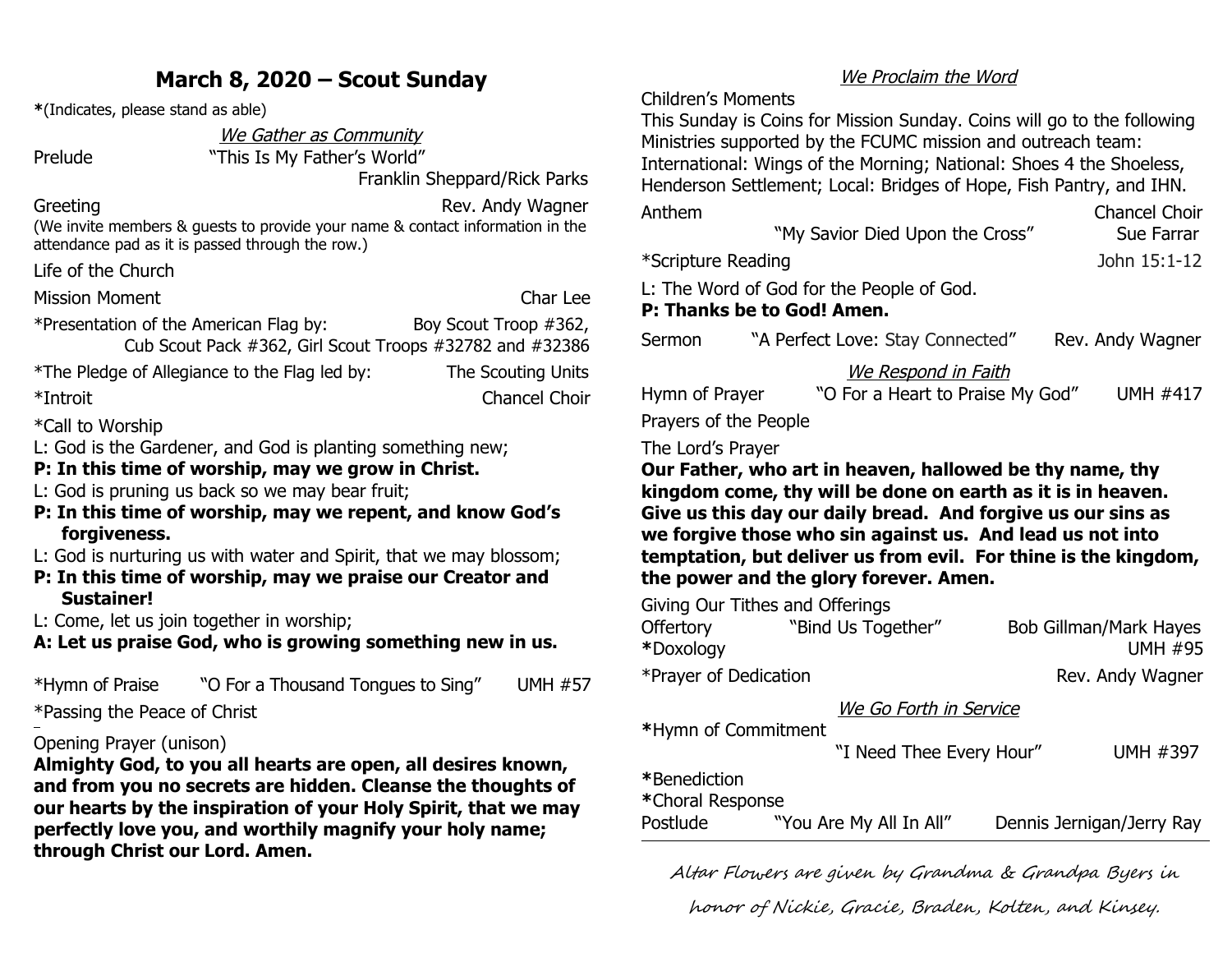| <b>Monday</b>                | Bible Study w/ Pastor Andy  | $2:00$ pm                          | Parlor                    |  |
|------------------------------|-----------------------------|------------------------------------|---------------------------|--|
| 9                            | Cub Scouts                  | 6:30 pm                            | Rm 5, 11, 12, 15 A,B      |  |
|                              | <b>Boy Scouts</b>           | 7:00 pm                            | Rm 15 C                   |  |
|                              | <b>Stephen Ministry</b>     | 7:00 pm                            | Library                   |  |
| <b>Tuesday</b>               | Xenia H.S. Winter Guard     | $3:30$ pm                          | <b>FCC</b>                |  |
| $\overline{10}$              | Worship Design Team         | $4:30 \text{ pm}$                  | Pastor Andy's Office      |  |
|                              | <b>SPRC</b>                 | 5:00 pm                            | Rm <sub>6</sub>           |  |
|                              | Volleyball                  | $6:00$ pm                          | <b>FCC</b>                |  |
|                              | <b>Girl Scouts Leaders</b>  | 6:00 pm                            | Rm 15 A,B                 |  |
| Wednesday                    |                             | DEADLINE FOR 3/15/20 BULLETIN      |                           |  |
| 11                           | <b>Handbell Practice</b>    |                                    | 6:15 pm Music Room        |  |
|                              | Lydia's Circle              | 7:00 pm                            | Parlor                    |  |
|                              | <b>Choir Practice</b>       |                                    | 7:30 pm Sanctuary         |  |
| <b>Thursday</b>              | <b>Bible Study</b>          | 10:00 am Parlor                    |                           |  |
| 12                           | Prayer Shawl                | 11:30 am Parlor                    |                           |  |
|                              | Membership Care             | 12:30 pm Rm 6                      |                           |  |
|                              | Volleyball                  | 6:00 pm FCC                        |                           |  |
|                              | <b>Grief Support</b>        | 7:00 pm                            | Parlor                    |  |
| <b>Friday</b>                | Xenia H.S. Winter Guard     | 3:30 pm                            | <b>FCC</b>                |  |
| 13                           | Volleyball                  | 6:00 pm FCC                        |                           |  |
| Saturday                     | <b>UMW Prayer Breakfast</b> | 9:30 am 15 A-C                     |                           |  |
| 14                           |                             |                                    |                           |  |
| <b>Sunday</b>                | <b>Sunday School</b>        |                                    | 9:00 am Preschool through |  |
| 15                           |                             | Grade 5, Rm 12 & Grades 6-12, Rm 8 |                           |  |
|                              | Fellowship & Coffee         |                                    | 10:00 am FH 15 A & B      |  |
|                              | Worship                     |                                    | 10:30 am Sanctuary        |  |
|                              | <b>Confirmation Class</b>   |                                    | 4:30 pm Youth Room 16B    |  |
| <b>Sunday School Studies</b> |                             |                                    |                           |  |

1

**Explorers** meet in Room 6, Leader Cheryl Vahle study of **"Easter Realities, a 4 week study**.

**Double I** meet in 15C, Leader Wayne Cook study of **"30 Life Principles" by Charles F. Stanley**.

**Open Doors** meet in Parlor studying "**A Life-Changing Encounter with God's Word from the Book of Mark" by The Navigators**.

**Friends & Followers** meet in the Library, Leader is Chad Mossing will be studying **Didn't See It Coming**.

**Grades 6-12** will meet in The Edge, Leader Julie Wickline.

**Preschool – Grade 5** Join the children under the leadership of Betsy Murray, Karen Mossing, and Kylie Fleming for Bible Stories and activities to reinforce the Bible Story of the day.





Sharing Faith, Building Community

Rev. Andy Wagner (937) 372-7601 ext. 13 [pastorandy@fcum.org](mailto:pastorandy@fcum.org) ♦ [www.fcum.org](http://www.fcum.org/) Like and Follow us on Facebook @ FCUM.Xenia **We are a Stephen Ministry Congregation**

# **Scout Sunday - March 8, 2020 Worship Team**

| Paul Pinkerton, Doug Wickline,<br>Bruce Spitler, Joe Kennedy |
|--------------------------------------------------------------|
| <b>Girl Scouts</b>                                           |
| Joe Kennedy                                                  |
| Moira Ackenhausen, Molly Mossing                             |
| <b>Carol Stewart</b>                                         |
|                                                              |